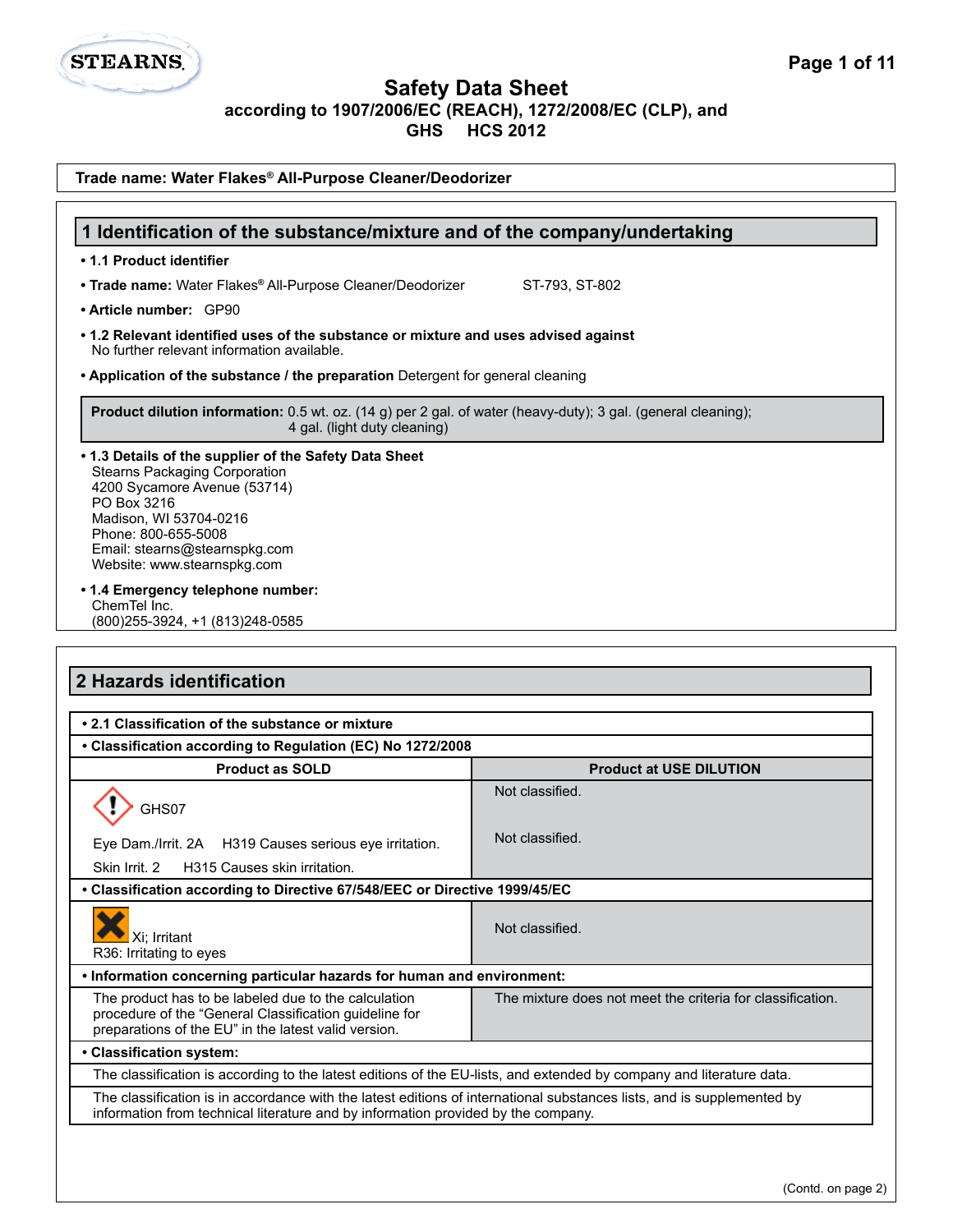| Trade name: Water Flakes® All-Purpose Cleaner/Deodorizer                                                                                                                                                                                                                                                                                                                                                                                                                                                                                                |                                                                                                                                                                         |
|---------------------------------------------------------------------------------------------------------------------------------------------------------------------------------------------------------------------------------------------------------------------------------------------------------------------------------------------------------------------------------------------------------------------------------------------------------------------------------------------------------------------------------------------------------|-------------------------------------------------------------------------------------------------------------------------------------------------------------------------|
|                                                                                                                                                                                                                                                                                                                                                                                                                                                                                                                                                         | (Contd. from page 1)                                                                                                                                                    |
| • 2.2 Label elements                                                                                                                                                                                                                                                                                                                                                                                                                                                                                                                                    |                                                                                                                                                                         |
| • Labeling according to Regulation (EC) No 1272/2008                                                                                                                                                                                                                                                                                                                                                                                                                                                                                                    |                                                                                                                                                                         |
| <b>Product as SOLD</b>                                                                                                                                                                                                                                                                                                                                                                                                                                                                                                                                  | <b>Product at USE DILUTION</b>                                                                                                                                          |
| The product is classified and labeled according to the CLP<br>regulation.                                                                                                                                                                                                                                                                                                                                                                                                                                                                               | The mixture does not meet the criteria for classification.                                                                                                              |
| • Hazard pictograms                                                                                                                                                                                                                                                                                                                                                                                                                                                                                                                                     |                                                                                                                                                                         |
| GHS07                                                                                                                                                                                                                                                                                                                                                                                                                                                                                                                                                   | None                                                                                                                                                                    |
| · Signal word Warning                                                                                                                                                                                                                                                                                                                                                                                                                                                                                                                                   | No signal word.                                                                                                                                                         |
| • Hazard-determining components of labelling:                                                                                                                                                                                                                                                                                                                                                                                                                                                                                                           |                                                                                                                                                                         |
| disodium metasilicate                                                                                                                                                                                                                                                                                                                                                                                                                                                                                                                                   | Not applicable                                                                                                                                                          |
| • Hazard statements                                                                                                                                                                                                                                                                                                                                                                                                                                                                                                                                     |                                                                                                                                                                         |
| H315 Causes skin irritation.<br>H319 Causes serious eye irritation.                                                                                                                                                                                                                                                                                                                                                                                                                                                                                     |                                                                                                                                                                         |
| • Precautionary statements                                                                                                                                                                                                                                                                                                                                                                                                                                                                                                                              |                                                                                                                                                                         |
| P102 Keep out of reach of children.<br>P280 Wear protective gloves / eye protection.<br>P264 Wash hands thoroughly after handling.<br>P305+P351+P338+P337+P313 IF IN EYES: Rinse<br>cautiously with water for several minutes. Remove<br>contact lenses if present and easy to do. Continue<br>rinsing. If eye irritation persists: get medical attention.<br>P302+P352+P362+P332+P313 IF ON SKIN: Wash with<br>plenty of soap and water. Take off contaminated<br>clothing and wash before reuse. If skin irritation<br>occurs: Get medical attention. | Keep out of reach of children.<br>Unused product or its solutions may be poured down the<br>drain. Never pour unused product or its solutions down an<br>outdoor drain. |

#### **3 Composition/information on ingredients • 3.2 Mixtures • Description:** Mixture of substances listed below with nonhazardous additions. **• Dangerous components:** Sodium Carbonate 25-50% CAS: 497-19-8 EINECS: 207-838-8  $X<sub>i</sub>$  R<sub>36</sub> Index number: 011-005-00-2  $- - - - - -$ Eye Irrit. 2A, H319 CAS: 144-55-8 Sodium Bicarbonate <15% citric acid CAS: 77-92-9 <10% EINECS: 201-069-1  $X_1$  Xi R<sub>36</sub>  $\bigotimes$  Eye Irrit. 2A, H319

(Contd. on page 3)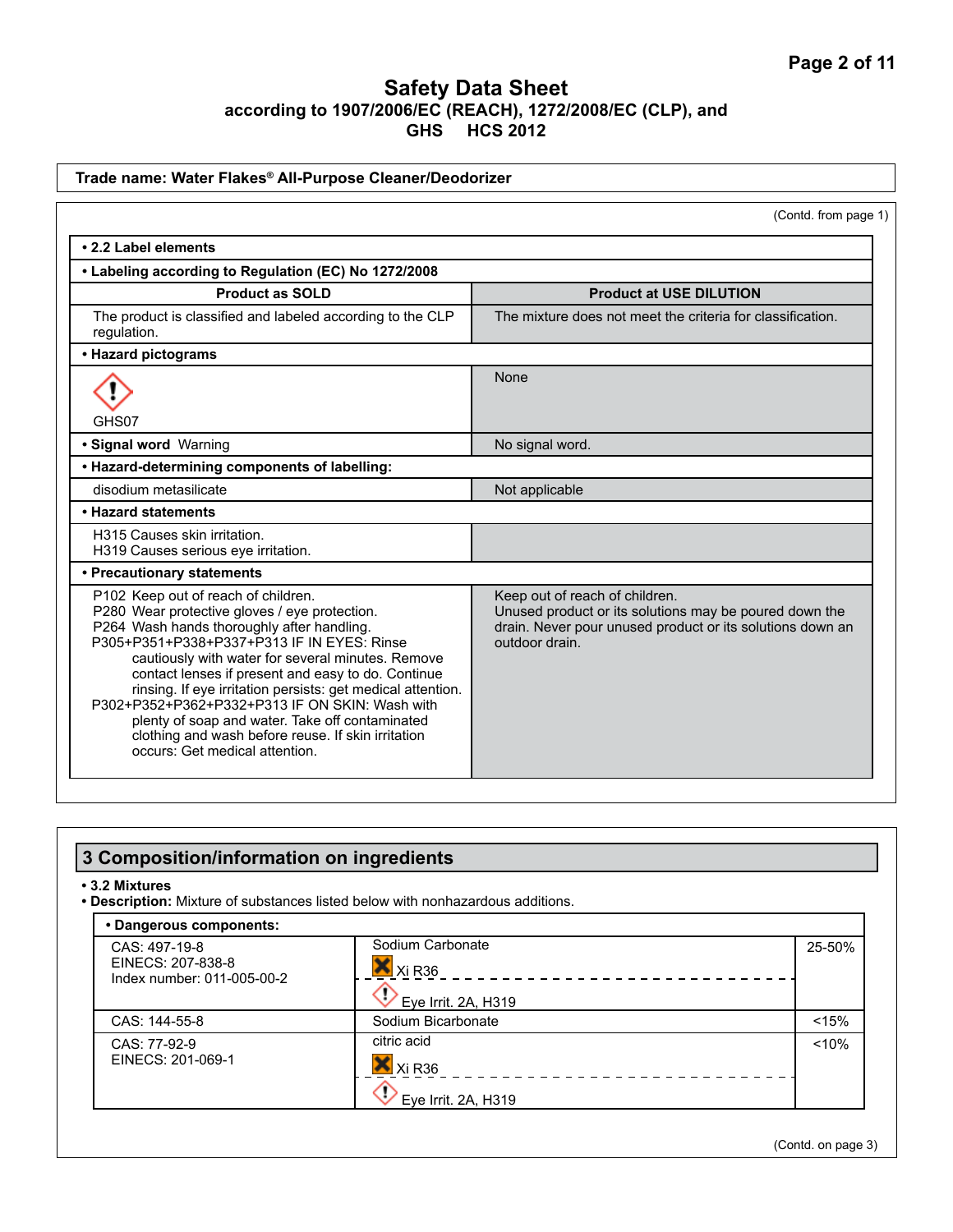| Trade name: Water Flakes® All-Purpose Cleaner/Deodorizer |                                                                                               |                      |
|----------------------------------------------------------|-----------------------------------------------------------------------------------------------|----------------------|
|                                                          |                                                                                               | (Contd. from page 2) |
| <b>CAS: Proprietary</b>                                  | <b>Proprietary Surfactant</b>                                                                 | < 10%                |
|                                                          | Eye Dam./Eye Irrit. 2B                                                                        |                      |
| CAS: 6834-92-0                                           | disodium metasilicate                                                                         | $<$ 3%               |
| EINECS: 229-912-9<br>Index number: 014-010-00-8          | $E$ <sup>2</sup> C R34; $\times$ Xi R37                                                       |                      |
|                                                          | Skin Corr. 1B, H314                                                                           |                      |
|                                                          | STOT SE 3, H335, Acute Tox., Oral, 4 H302                                                     |                      |
| CAS: 112926-00-8                                         | Precipitated silica (Silica-Amorphous)<br>substance with a Community workplace exposure limit | $1\%$                |

**• Additional information:** For the wording of the listed risk phrases refer to section 16.

## **4 First-aid measures**

| .4.1 Description of first aid measures                                                                                                        |                                                                                                                          |  |
|-----------------------------------------------------------------------------------------------------------------------------------------------|--------------------------------------------------------------------------------------------------------------------------|--|
| <b>Product as SOLD</b>                                                                                                                        | <b>Product at USE DILUTION</b>                                                                                           |  |
| • General information: No special measures required.                                                                                          | No special measures required.                                                                                            |  |
| • After inhalation: Supply fresh air; consult doctor in case of<br>complaints.                                                                | No special measures required. Treat symptomatically.                                                                     |  |
| • After skin contact:<br>Immediately rinse with water.<br>If skin irritation continues, consult a doctor.                                     | No known effect after skin contact. Rinse with water for a<br>few minutes.                                               |  |
| • After eye contact:<br>Remove contact lenses if worn.<br>Rinse opened eye for several minutes under running water.<br>Then consult a doctor. | No known effect after eye contact. Rinse with water for a<br>few minutes. If irritation persists, get medical attention. |  |
| • After swallowing:<br>Rinse out mouth and then drink plenty of water.<br>Do not induce vomiting; call for medical help immediately.          | Get medical attention if symptoms occur.                                                                                 |  |
| . 4.2 Most important symptoms and effects, both acute<br>and delayed<br>Cramp<br>Nausea<br>Thirst<br>Coughing                                 | No known effects.                                                                                                        |  |
| . Hazards No further relevant information available.                                                                                          | No known effects.                                                                                                        |  |
| . 4.3 Indication of any immediate medical attention and special treatment needed                                                              |                                                                                                                          |  |
| Treat skin and mucous membrane with antihistamine and<br>corticoid preparations.                                                              | Treat symptomatically.                                                                                                   |  |
| In cases of irritation to the lungs, initial treatment with<br>cortical steroid inhalants.                                                    |                                                                                                                          |  |
| Medical supervision for at least 48 hours.                                                                                                    |                                                                                                                          |  |
| If swallowed, gastric irrigation.                                                                                                             |                                                                                                                          |  |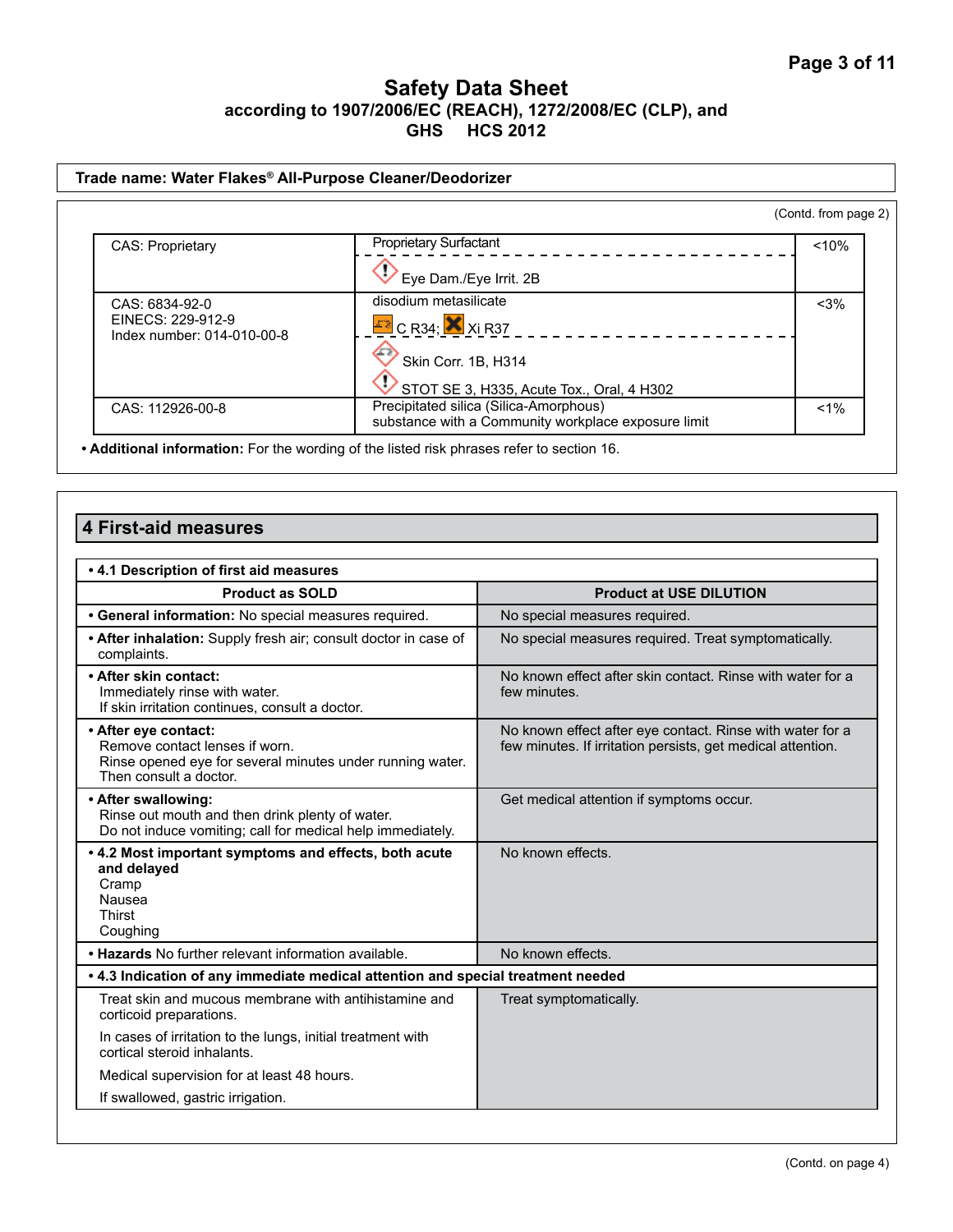#### **Trade name: Water Flakes® All-Purpose Cleaner/Deodorizer**

(Contd. from page 3)

### **5 Fire-fighting measures**

- **5.1 Extinguishing media**
- **Suitable extinguishing agents:**
- CO2, powder or water spray. Fight larger fires with water spray or alcohol resistant foam.
- **For safety reasons unsuitable extinguishing agents:** None.
- **5.2 Special hazards arising from the substance or mixture** No further relevant information available.
- **5.3 Advice for firefighters**
- **Protective equipment:** Wear self-contained respiratory protective device. Wear fully protective suit.
- **Additional information** No further relevant information available.

### **6 Accidental release measures**

| • 6.1 Personal precautions, protective equipment and emergency procedures                                                                                         |                                                                                                                                                                     |  |
|-------------------------------------------------------------------------------------------------------------------------------------------------------------------|---------------------------------------------------------------------------------------------------------------------------------------------------------------------|--|
| <b>Product as SOLD</b>                                                                                                                                            | <b>Product at USE DILUTION</b>                                                                                                                                      |  |
| Ensure adequate ventilation                                                                                                                                       | Use personal protective equipment as required.                                                                                                                      |  |
| Product forms slippery surface when combined with water.                                                                                                          |                                                                                                                                                                     |  |
| • 6.2 Environmental precautions:                                                                                                                                  |                                                                                                                                                                     |  |
| No special measures required.                                                                                                                                     | Avoid contact of large amounts of spilled material and run off<br>with soil and surface waterways.                                                                  |  |
| .6.3 Methods and material for containment and cleaning up:                                                                                                        |                                                                                                                                                                     |  |
| Pick up mechanically.<br>Send for recovery or disposal in suitable receptacles.<br>Clean the affected area carefully; suitable cleaners are:<br>Warm water        | Large Spills: Flush area with water. Prevent entry into water-<br>ways.<br>Small Spills: Wipe up with absorbent material.                                           |  |
| • 6.4 Reference to other sections                                                                                                                                 |                                                                                                                                                                     |  |
| See Section 7 for information on safe handling.<br>See Section 8 for information on personal protection<br>equipment.<br>See Section 13 for disposal information. | See Section 7 for information on safe handling.<br>See Section 8 for information on personal protection equip-<br>ment.<br>See Section 13 for disposal information. |  |

## **7 Handling and storage**

| • 7.1 Precautions for safe handling                                                         |                                |  |
|---------------------------------------------------------------------------------------------|--------------------------------|--|
| <b>Product as SOLD</b>                                                                      | <b>Product at USE DILUTION</b> |  |
| Prevent formation of dust.<br>Any unavoidable deposit of dust must be regularly<br>removed. | No special measures required.  |  |
| . Information about fire - and explosion protection:                                        |                                |  |
| No special measures required.                                                               | No special measures required.  |  |
| • 7.2 Conditions for safe storage, including any incompatibilities                          |                                |  |
| • Storage:                                                                                  |                                |  |
| • Requirements to be met by storerooms and receptacles:                                     |                                |  |
| Protect from humidity and water.<br>Store in a cool location.                               | Keep out of reach of children. |  |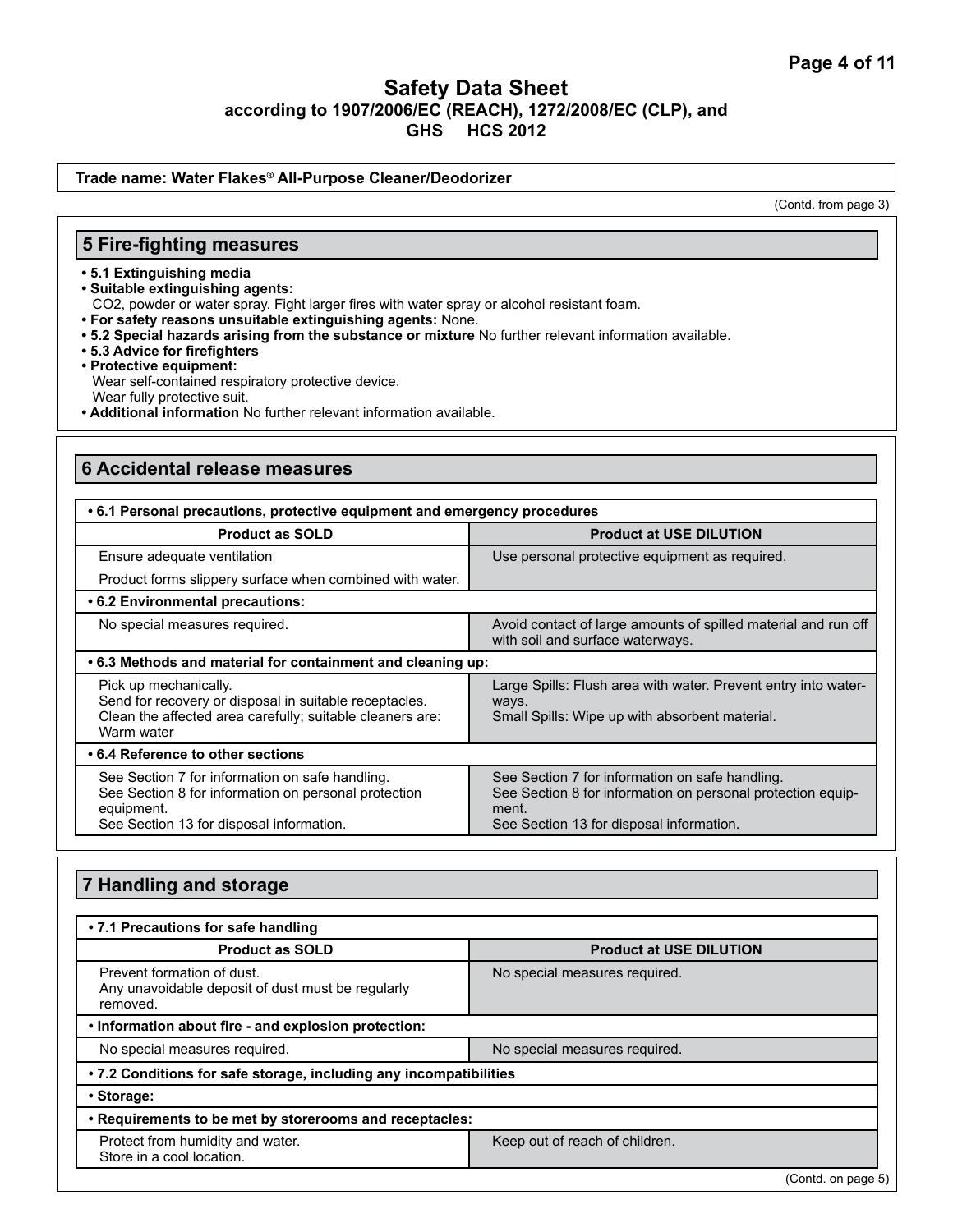| Trade name: Water Flakes® All-Purpose Cleaner/Deodorizer                                                                                                                                                                                                                                                                             |                                                                                                                               |
|--------------------------------------------------------------------------------------------------------------------------------------------------------------------------------------------------------------------------------------------------------------------------------------------------------------------------------------|-------------------------------------------------------------------------------------------------------------------------------|
|                                                                                                                                                                                                                                                                                                                                      | (Contd. from page 4)                                                                                                          |
| <b>Product as SOLD</b>                                                                                                                                                                                                                                                                                                               | <b>Product at USE DILUTION</b>                                                                                                |
| . Information about storage in one common storage facility:                                                                                                                                                                                                                                                                          |                                                                                                                               |
| Do not store together with acids.<br>Store away from foodstuffs.<br>Store away from oxidizing agents.                                                                                                                                                                                                                                | No storage precautions necessary.                                                                                             |
| • Further information about storage conditions:                                                                                                                                                                                                                                                                                      |                                                                                                                               |
| Store in cool, dry conditions in well sealed receptacles.<br>Protect from humidity and water.<br>Store in dry conditions.<br>Keep container tightly sealed.<br>Protect from freezing.                                                                                                                                                | No storage precautions necessary.                                                                                             |
| . 7.3 Specific end use(s) No further relevant information available.                                                                                                                                                                                                                                                                 |                                                                                                                               |
| 8 Exposure controls/personal protection<br>. Additional information about design of technical facilities: No further data; see item 7.                                                                                                                                                                                               |                                                                                                                               |
| <b>Product as SOLD</b>                                                                                                                                                                                                                                                                                                               | <b>Product at USE DILUTION</b>                                                                                                |
| • 8.1 Control parameters                                                                                                                                                                                                                                                                                                             |                                                                                                                               |
| . Ingredients with limit values that require monitoring at the workplace:                                                                                                                                                                                                                                                            |                                                                                                                               |
| place.<br>• DNELs No further relevant information available.<br>• PNECs No further relevant information available.<br>• Additional information: The lists valid during the making were used as basis.                                                                                                                                | The product does not contain any relevant quantities of materials with critical values that have to be monitored at the work- |
| • 8.2 Exposure controls                                                                                                                                                                                                                                                                                                              |                                                                                                                               |
| • Personal protective equipment:                                                                                                                                                                                                                                                                                                     |                                                                                                                               |
| • General protective and hygienic measures:                                                                                                                                                                                                                                                                                          |                                                                                                                               |
| The usual precautionary measures are to be adhered to<br>when handling chemicals.<br>Keep away from foodstuffs, beverages and feed.<br>Immediately remove all soiled and contaminated clothing.<br>Wash hands before breaks and at the end of work.<br>Avoid contact with the eyes and skin.                                         | Not required under normal conditions of use.                                                                                  |
| • Respiratory protection:                                                                                                                                                                                                                                                                                                            |                                                                                                                               |
| Not required under normal conditions of use.<br>Use suitable respiratory protective device in case of<br>insufficient ventilation.<br>Use suitable respiratory protective device when high<br>concentrations are present.                                                                                                            | A respirator is not required under normal and intended<br>conditions of use.                                                  |
| • Protection of hands:                                                                                                                                                                                                                                                                                                               |                                                                                                                               |
| Protective gloves<br>The glove material has to be impermeable and resistant to<br>the product/ the substance/ the preparation.<br>Due to missing tests no recommendation to the glove<br>material can be given for the product/ the<br>preparation/ the chemical mixture.<br>Selection of the glove material on consideration of the | No protective equipment is needed under normal conditions.                                                                    |
| penetration times, rates of diffusion and the degradation.                                                                                                                                                                                                                                                                           | (Contd. on page 6)                                                                                                            |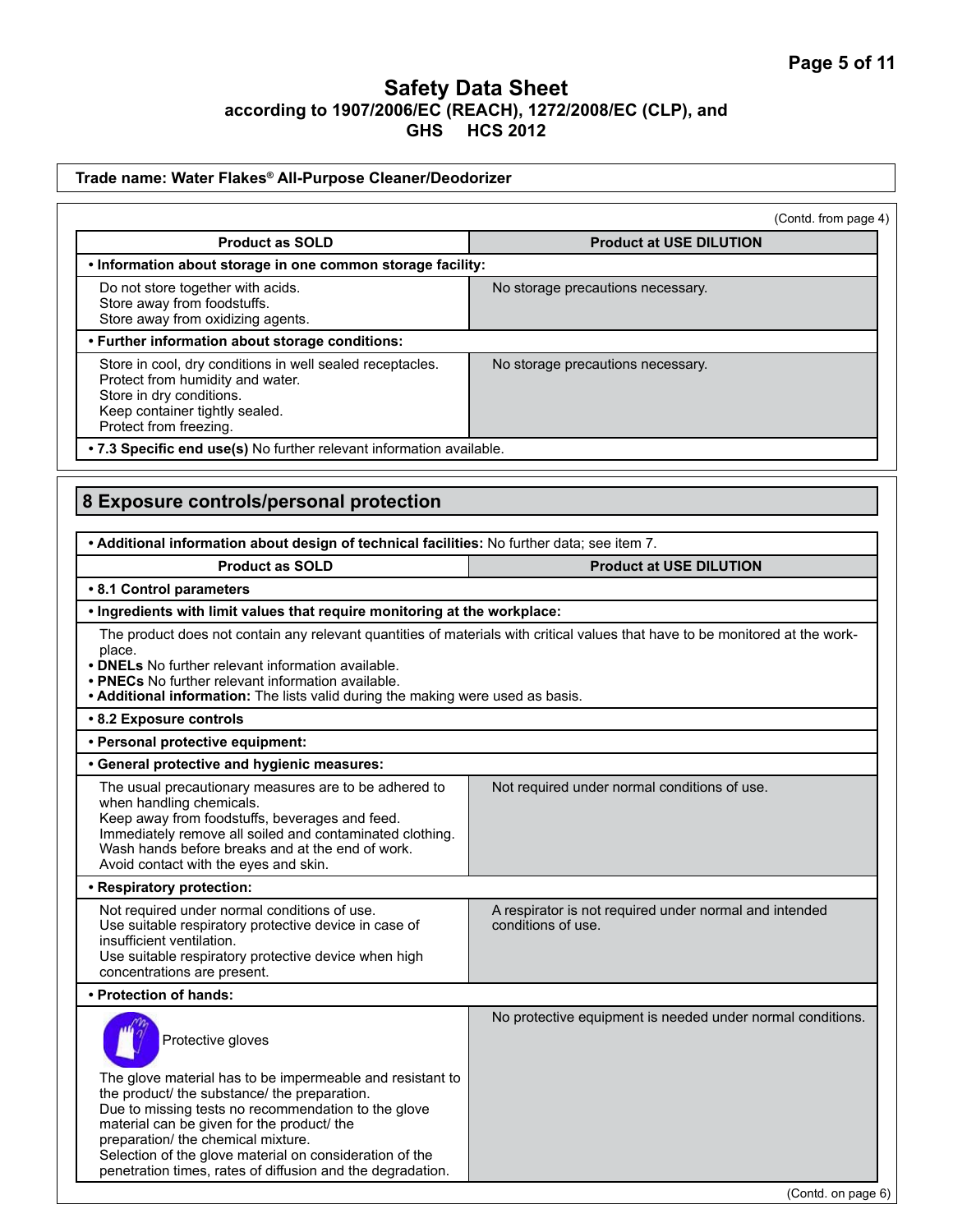#### **Trade name: Water Flakes® All-Purpose Cleaner/Deodorizer** (Contd. from page 5) **Product as SOLD Product at USE DILUTION • Material of gloves** The selection of the suitable gloves does not only depend on the material, but also on further marks of quality and varies from manufacturer to manufacturer. As the product is a preparation of several substances, the resistance of the glove material can not be calculated in advance and has therefore to be checked prior to the application. No protective equipment is needed under normal conditions. **• Penetration time of glove material** The exact break through time has to be found out by the manufacturer of the protective gloves and has to be observed. No protective equipment is needed under normal conditions. **• Eye protection:**  Safety glasses No protective equipment is needed under normal conditions. **• Body protection:**  Alkaline resistant protective clothing No protective equipment is needed under normal conditions. **• Limitation and supervision of exposure into the environment** No further relevant information available. No further relevant information available. **• Risk management measures** See Section 7 for additional information. No further relevant information available. See Section 7 for additional information. No further relevant information available.

| 9 Physical and chemical properties                                                                  |                                               |                                                  |
|-----------------------------------------------------------------------------------------------------|-----------------------------------------------|--------------------------------------------------|
|                                                                                                     | <b>Product as SOLD</b>                        | <b>Product at USE DILUTION</b>                   |
| . 9.1 Information on basic physical and chemical properties                                         |                                               |                                                  |
| • General Information<br>• Appearance:<br>Form:<br>Color:<br>• Odor:<br>. Odor threshold:           | Powder<br>Yellow<br>Citrus<br>Not determined. | Liquid<br>colorless<br>Citrus<br>Not determined. |
| $\cdot$ pH-value at 20 $\degree$ C:                                                                 | Not applicable.                               | $9.5 \pm 0.5$ at all label use-dilutions.        |
| • Change in condition<br><b>Melting point/Melting range:</b><br><b>Boiling point/Boiling range:</b> | Undetermined.<br>Undetermined.                | Not applicable.<br>100° C / 212° F               |
| • Flash point:                                                                                      | Not applicable.                               | Not determined.                                  |
| • Flammability (solid, gaseous):                                                                    | Not determined.                               | Not applicable.                                  |
| . Ignition temperature:                                                                             | Not determined.                               | Not applicable.                                  |
| • Decomposition temperature:                                                                        | Not determined.                               | Not determined.                                  |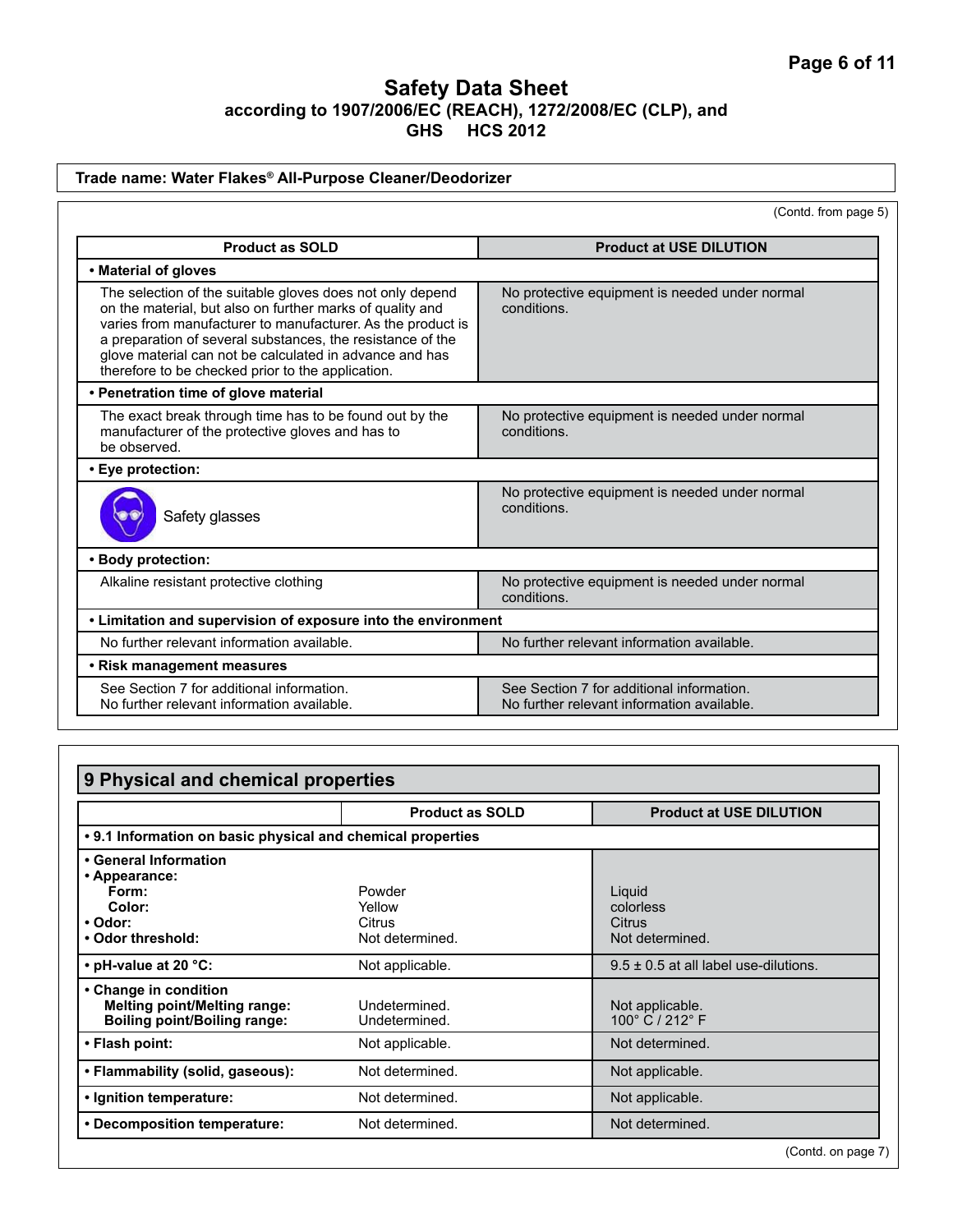#### **Trade name: Water Flakes® All-Purpose Cleaner/Deodorizer**

|                                                                                    |                                                                       | (Contd. from page 6)                                                             |
|------------------------------------------------------------------------------------|-----------------------------------------------------------------------|----------------------------------------------------------------------------------|
|                                                                                    | <b>Product as SOLD</b>                                                | <b>Product at USE DILUTION</b>                                                   |
| • Self-igniting:                                                                   | Product is not self-igniting.                                         | Product is not self-igniting.                                                    |
| • Danger of explosion:                                                             | Product does not present an<br>explosion hazard.                      | Product does not present an explosion<br>hazard.                                 |
| • Explosion limits:<br>Lower:<br>Upper:                                            | Not determined.<br>Not determined.                                    | Not determined.<br>Not determined.                                               |
| • Vapor pressure at 20 °C:                                                         | 23 hPa                                                                | Not determined.                                                                  |
| • Density at 20 °C:<br>• Relative density<br>• Vapor density<br>• Evaporation rate | 1.14 $g/cm3$<br>Not determined.<br>Not applicable.<br>Not applicable. | $1.00$ g/cm <sup>3</sup><br>Not determined.<br>Not applicable.<br>Not applicable |
| . Solubility in / Miscibility with water:                                          | Soluble.                                                              | Complete                                                                         |
| • Partition coefficient<br>(n-octanol/water):                                      | Not determined.                                                       | Not determined.                                                                  |
| • Viscosity:<br>Dynamic:<br>Kinematic:                                             | Not applicable.<br>Not applicable.                                    | Not determined.<br>Not determined.                                               |
| • 9.2 Other information                                                            | No further relevant information<br>available.                         | No further relevant information available.                                       |

# **10 Stability and reactivity**

- **10.1 Reactivity** Not determined.
- **10.2 Chemical stability**
- **Thermal decomposition / conditions to be avoided:** No decomposition if used and stored according to specifications.
- **10.3 Possibility of hazardous reactions** Reacts with acids. As the product is supplied it is not capable of dust explosion; however enrichment with fine dust causes risk of dust explosion. Reacts with strong oxidizing agents. Toxic fumes may be released if heated above the decomposition point.
- **10.4 Conditions to avoid** No further relevant information available.
- **10.5 Incompatible materials:** No further relevant information available.
- **10.6 Hazardous decomposition products:** Possible in traces.

# **11 Toxicological information**

#### **• 11.1 Information on toxicological effects**

| <b>Product as SOLD</b>                                                 | <b>Product at USE DILUTION</b>                           |
|------------------------------------------------------------------------|----------------------------------------------------------|
| • Acute toxicity:                                                      | Non-toxic at use-dilution.                               |
| • Primary irritant effect:                                             |                                                          |
| • on the skin: Irritant to skin and mucous membranes.                  | No adverse effects due to skin contact are expected.     |
| • on the eye: Strong irritant with the danger of severe eye<br>injury. | Direct contact with eyes may cause temporary irritation. |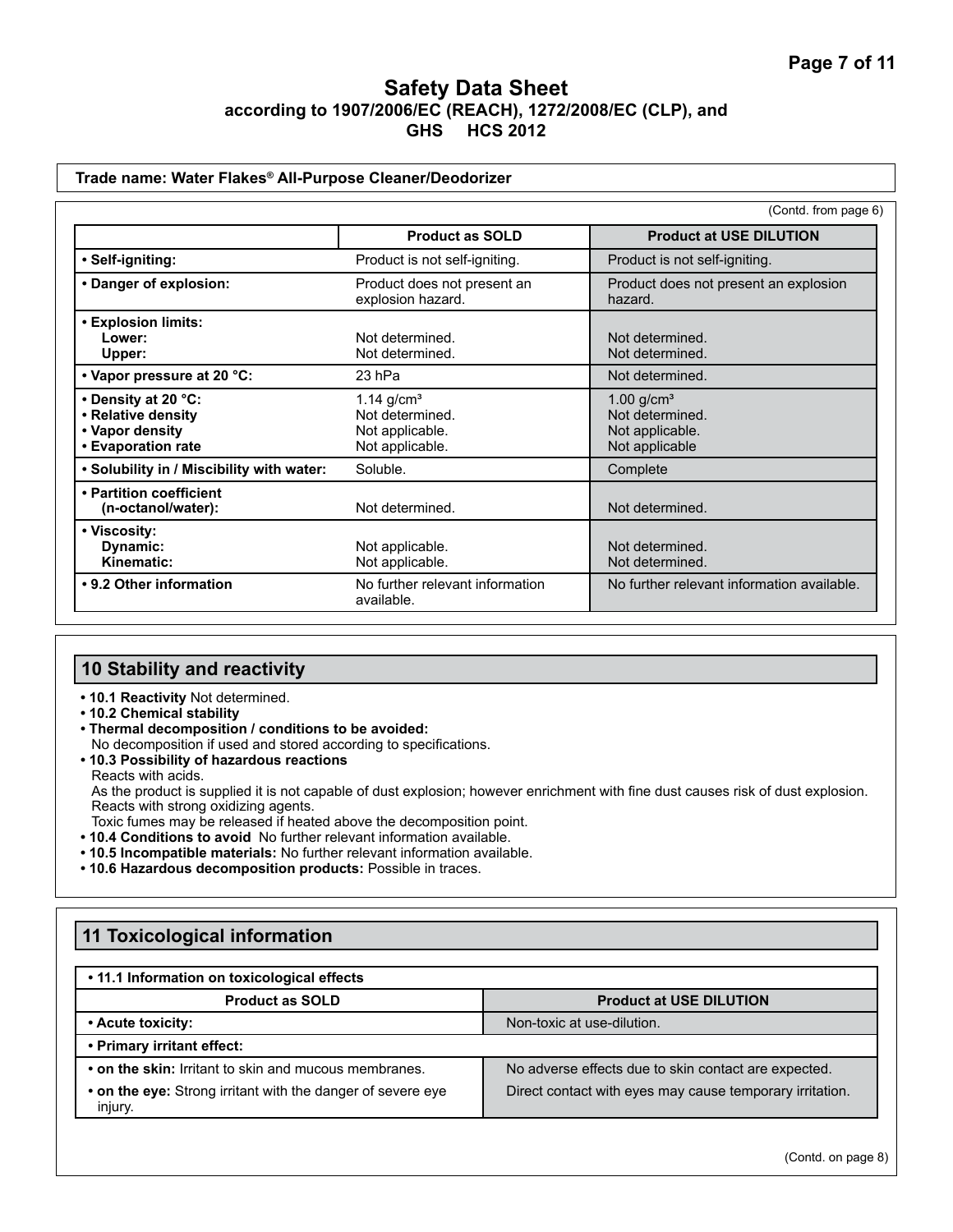#### **Trade name: Water Flakes® All-Purpose Cleaner/Deodorizer**

|                                                                                                                                                                              | (Contd. from page 7)                                                |
|------------------------------------------------------------------------------------------------------------------------------------------------------------------------------|---------------------------------------------------------------------|
| <b>Product as SOLD</b>                                                                                                                                                       | <b>Product at USE DILUTION</b>                                      |
| • Sensitization: No sensitizing effects known.                                                                                                                               | No sensitizing effects known.                                       |
| • Additional toxicological information:                                                                                                                                      |                                                                     |
| The product shows the following dangers according to the calculation method of the General EU<br>Classification Guidelines for Preparations as issued in the latest version: |                                                                     |
| Irritant                                                                                                                                                                     | Not classified<br>No known significant effects or critical hazards. |

### **12 Ecological information**

- **12.1 Toxicity**
- **Aquatic toxicity:** No further relevant information available.
- **12.2 Persistence and degradability** No further relevant information available.
- **12.3 Bioaccumulative potential** No further relevant information available.
- **12.4 Mobility in soil** No further relevant information available.
- **Ecotoxical effects:**
- **Remark:** 
	- After neutralization a reduction of the harming action may be recognized
	- Due to mechanical actions of the product (e.g. agglutinations) damages may occur
- **Additional ecological information:**
- **General notes:**

This statement was deduced from the properties of the single components.

Due to available data on eliminability/decomposition and bioaccumulation potential a prolonged damage of the environment is unlikely.

- **12.5 Results of PBT and vPvB assessment**
- **PBT:** Not applicable.
- **vPvB:** Not applicable.
- **12.6 Other adverse effects** No further relevant information available.

| <b>13 Disposal considerations</b>                                                                                                                                                                                  |                                                                                        |
|--------------------------------------------------------------------------------------------------------------------------------------------------------------------------------------------------------------------|----------------------------------------------------------------------------------------|
| • 13.1 Waste treatment methods                                                                                                                                                                                     |                                                                                        |
| <b>Product as SOLD</b>                                                                                                                                                                                             | <b>Product at USE DILUTION</b>                                                         |
| • Recommendation                                                                                                                                                                                                   |                                                                                        |
| Smaller quantities can be disposed of with household waste.<br>Small amounts may be diluted with plenty of water and<br>washed away. Dispose of bigger amounts in accordance with<br>Local Authority requirements. | Diluted product can be flushed to sanitary sewer. Discard<br>empty container in trash. |
| • Uncleaned packaging:                                                                                                                                                                                             |                                                                                        |
| • Recommendation: Disposal must be made according to<br>official regulations.                                                                                                                                      | Diluted product can be flushed to sanitary sewer. Discard<br>empty container in trash. |
| • Recommended cleansing agents: Water, if necessary<br>together with cleansing agents.                                                                                                                             |                                                                                        |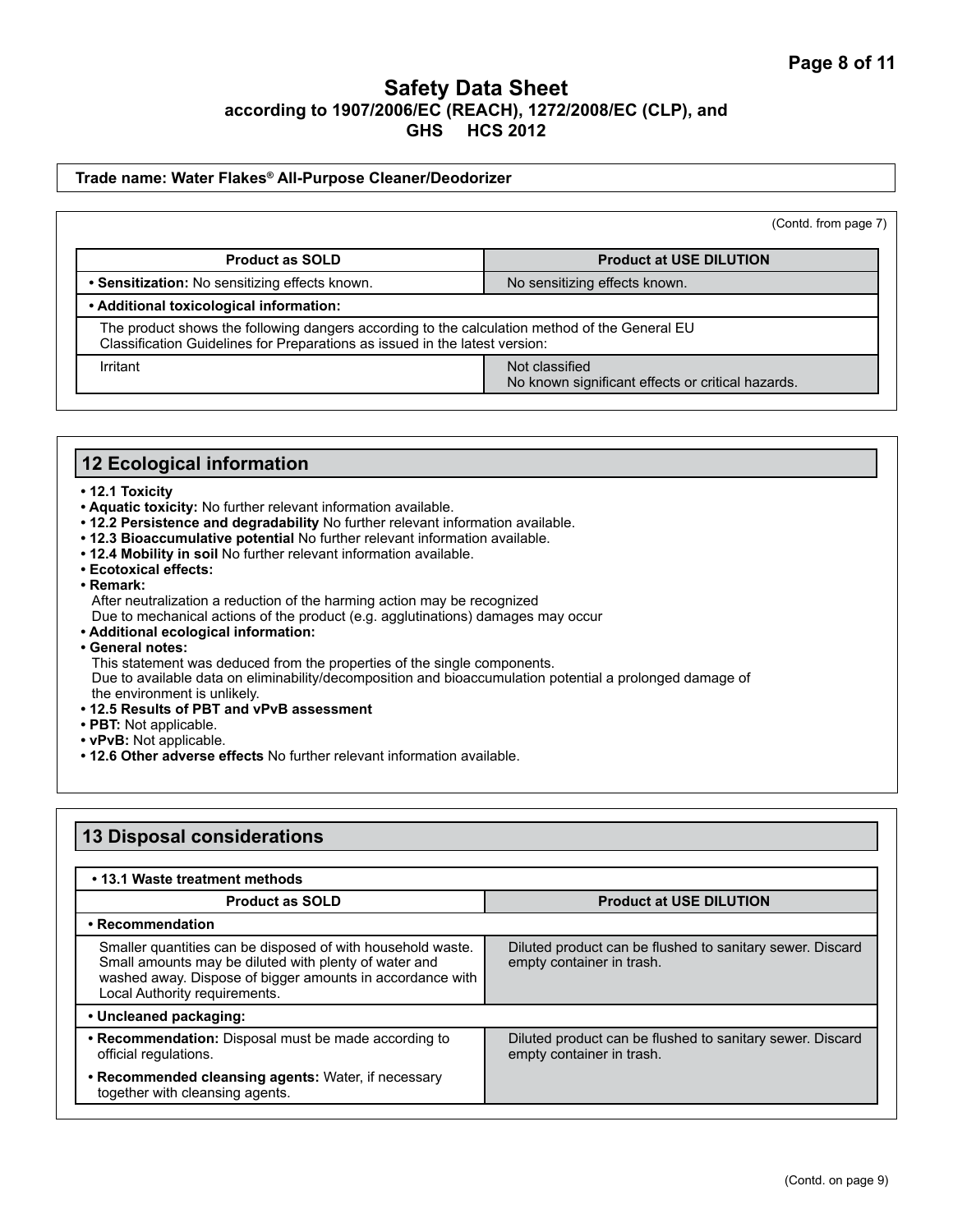#### **Trade name: Water Flakes® All-Purpose Cleaner/Deodorizer**

(Contd. from page 8)

| <b>14 Transport information</b>                                                   |                                  |
|-----------------------------------------------------------------------------------|----------------------------------|
| <b>Product as SOLD</b>                                                            |                                  |
| • 14.1 UN-Number<br>• DOT, ADR, ADN, IMDG, IATA                                   | N/A                              |
| • 14.2 UN proper shipping name<br>· DOT, ADR, ADN, IMDG, IATA                     | Cleaning Compounds, NOI, powder. |
| • 14.3 Transport hazard class(es)                                                 |                                  |
| • DOT, ADR, ADN, IMDG, IATA<br>• Class                                            | N/A                              |
| • 14.4 Packing group<br>• DOT, ADR, IMDG, IATA                                    | N/A                              |
| . 14.5 Environmental hazards:<br>• Marine pollutant:                              | No                               |
| • 14.6 Special precautions for user                                               | Not applicable.                  |
| • 14.7 Transport in bulk according to Annex II of<br>MARPOL73/78 and the IBC Code | Not applicable.                  |
| • UN "Model Regulation":                                                          | Cleaning Compounds, NOI, powder. |
| <b>Product at USE DILUTION</b> Not intended for transport.                        |                                  |

## **15 Regulatory information**

**• 15.1 Safety, health and environmental regulations/legislation specific for the substance or mixture**

**• United States (USA)**

• **SARA**

| <b>Product as SOLD</b>                                        | <b>Product at USE DILUTION</b>     |  |
|---------------------------------------------------------------|------------------------------------|--|
| • Section 355 (extremely hazardous substances):               |                                    |  |
| None of the ingredients is listed.                            | Not applicable.                    |  |
| • Section 313 (Specific toxic chemical listings):             |                                    |  |
| None of the ingredients is listed.                            | None of the ingredients is listed. |  |
| • TSCA (Toxic Substances Control Act):                        |                                    |  |
| All ingredients are listed.                                   | All ingredients are listed.        |  |
| • Proposition 65 (California):                                |                                    |  |
| • Chemicals known to cause cancer:                            |                                    |  |
| None of the ingredients is listed.                            | None of the ingredients is listed. |  |
| • Chemicals known to cause reproductive toxicity for females: |                                    |  |
| None of the ingredients is listed.                            | None of the ingredients is listed. |  |
| . Chemicals known to cause reproductive toxicity for males:   |                                    |  |
| None of the ingredients is listed.                            | None of the ingredients is listed. |  |
| • Chemicals known to cause developmental toxicity:            |                                    |  |
| None of the ingredients is listed.                            | None of the ingredients is listed. |  |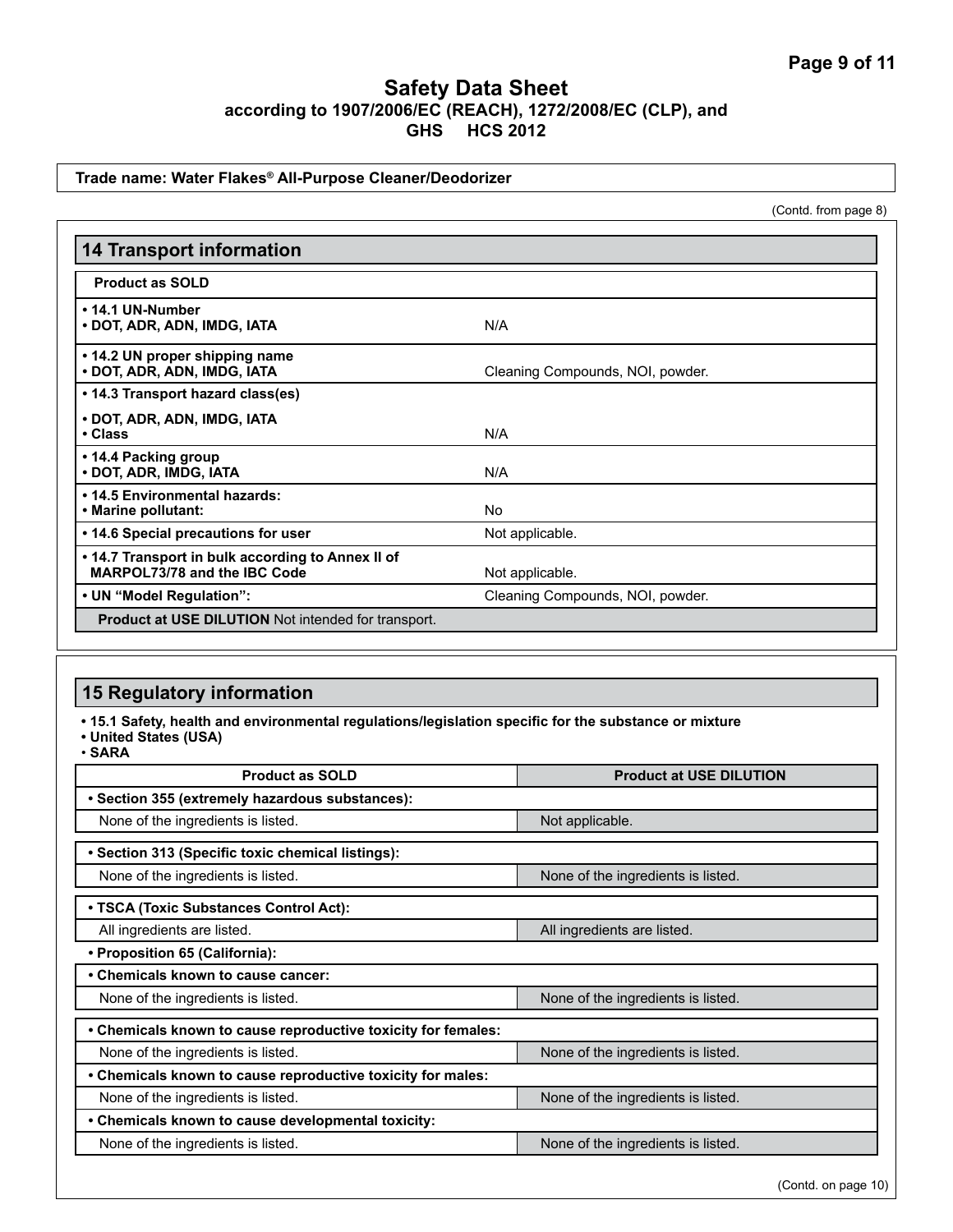| Trade name: Water Flakes® All-Purpose Cleaner/Deodorizer           |                                                                                           |                                    |                                    |  |
|--------------------------------------------------------------------|-------------------------------------------------------------------------------------------|------------------------------------|------------------------------------|--|
|                                                                    |                                                                                           |                                    | (Contd. from page 9)               |  |
| <b>Product as SOLD</b>                                             |                                                                                           | <b>Product at USE DILUTION</b>     |                                    |  |
| • Carcinogenic Categories                                          |                                                                                           |                                    |                                    |  |
|                                                                    | • EPA (Environmental Protection Agency)                                                   |                                    |                                    |  |
| None of the ingredients is listed.                                 |                                                                                           | None of the ingredients is listed. |                                    |  |
| • IARC (International Agency for Research on Cancer)               |                                                                                           |                                    |                                    |  |
| 112926-00-8                                                        | Precipitated silica (Silica-Amorphous)                                                    | 3                                  | Not applicable.                    |  |
| . TLV (Threshold Limit Value established by ACGIH)                 |                                                                                           |                                    |                                    |  |
|                                                                    | None of the ingredients is listed.                                                        |                                    | None of the ingredients is listed. |  |
| . NIOSH-Ca (National Institute for Occupational Safety and Health) |                                                                                           |                                    |                                    |  |
| None of the ingredients is listed.                                 |                                                                                           | None of the ingredients is listed. |                                    |  |
| • OSHA-Ca (Occupational Safety & Health Administration)            |                                                                                           |                                    |                                    |  |
| All ingredients are listed.                                        |                                                                                           | All ingredients are listed.        |                                    |  |
| • Canada                                                           |                                                                                           |                                    |                                    |  |
|                                                                    | • Canadian Domestic Substances List (DSL)                                                 |                                    |                                    |  |
| All ingredients are listed.                                        |                                                                                           | All ingredients are listed.        |                                    |  |
|                                                                    | • Canadian Ingredient Disclosure list (limit 0.1%)                                        |                                    |                                    |  |
| None of the ingredients is listed.                                 |                                                                                           | None of the ingredients is listed. |                                    |  |
|                                                                    | • Canadian Ingredient Disclosure list (limit 1%)                                          |                                    |                                    |  |
| 77-92-9                                                            | <b>Citric Acid</b>                                                                        |                                    | Not applicable.                    |  |
| 497-19-8                                                           | Sodium Carbonate                                                                          |                                    | Not applicable.                    |  |
| 6834-92-0                                                          | disodium metasilicate                                                                     |                                    | Not applicable.                    |  |
|                                                                    | . 15.2 Chemical safety assessment: A Chemical Safety Assessment has not been carried out. |                                    |                                    |  |

## **16 Other information**

This information is based on our present knowledge. However, this shall not constitute a guarantee for any specific product features and shall not establish a legally valid contractual relationship.

**• Relevant phrases**

- H<sub>302</sub> Harmful if swallowed.<br>H<sub>312</sub> Harmful in contact with
- Harmful in contact with skin.
- H314 Causes severe skin burns and eye damage.<br>H315 Causes skin irritation.
- H315 Causes skin irritation.<br>H319 Causes serious eve in
- H319 Causes serious eye irritation.<br>H335 May cause respiratory irritation May cause respiratory irritation.
- - - - - - - - - - - - - - - - - - - - - - - - - - - - - - - - - - - - - - - - - - - - - - -
- R34 Causes burns.<br>R36 Irritating to eve
- R36 R36/38 Irritating to eyes.<br>R36/38 Irritating to eyes
- R36/38 Irritating to eyes and skin.<br>R37 Irritating to respiratory sys
- R37 Irritating to respiratory system.<br>R38 Irritating to skin. Irritating to skin.

(Contd. on page 11)